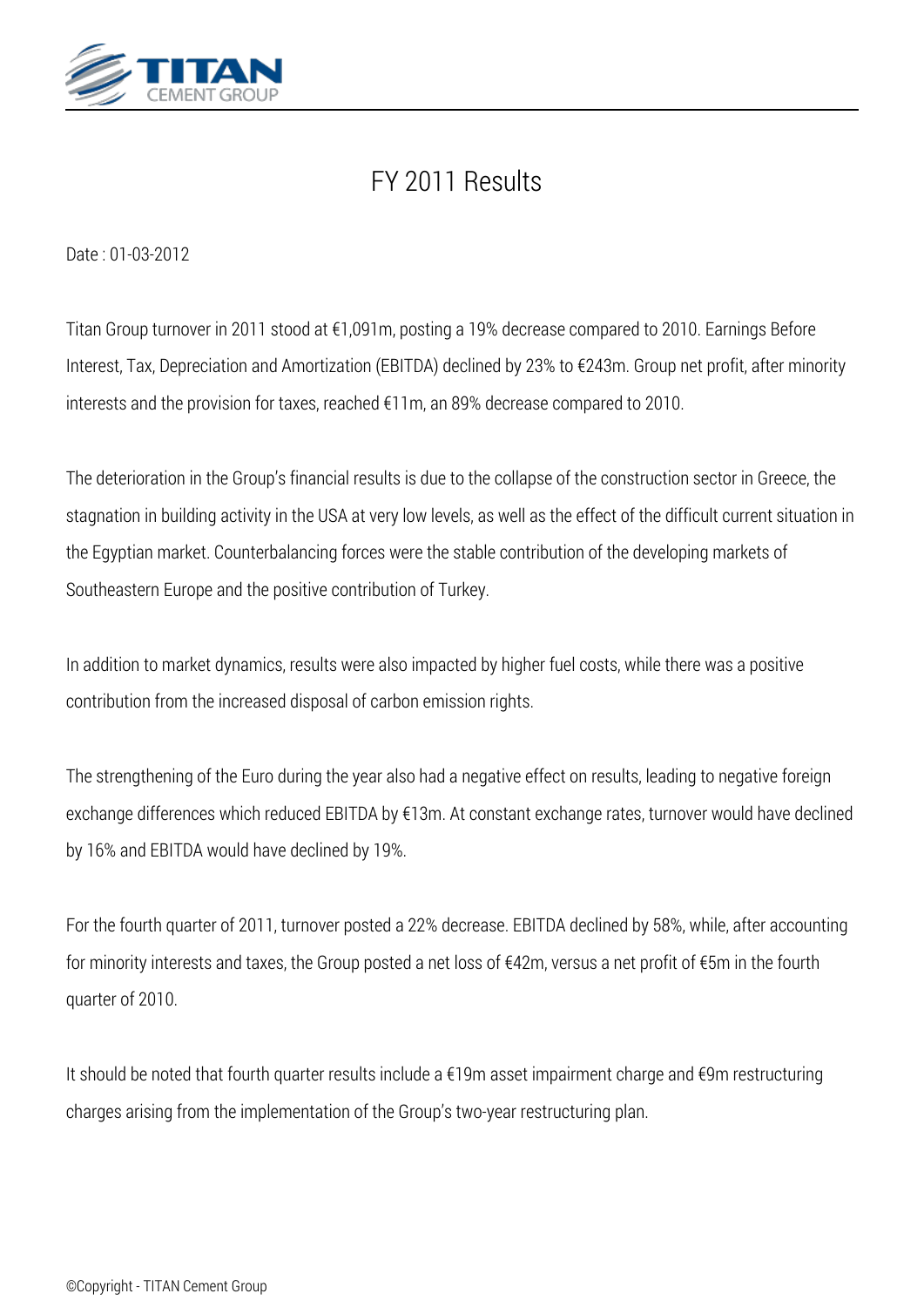

| $\epsilon$ million.     | Q4 2011 | Q4 2010 | % Change  | 2011     | 2010     | % Change   |
|-------------------------|---------|---------|-----------|----------|----------|------------|
| Turnover                | 252.5   | 322     | $-21.60%$ | 1,091.40 | 1,350.50 | $-19.20%$  |
| EBITDA                  | 22.8    | 54.8    | $-58.30%$ | 242.7    | 315.1    | $-23.00\%$ |
| Profit (loss)           | $-36.7$ | 11.5    |           | 37.7     | 130      | $-71.00\%$ |
| before tax              |         |         |           |          |          |            |
| Net profit (loss) -41.9 |         | 4.8     |           | 11       | 103.1    | $-89.30%$  |
| $\star$                 |         |         |           |          |          |            |

*\*after tax and minority interests*

## *OPERATING RESULTS*

*Specifically, as regards operating results by geographic region:*

*In Greece, the construction sector has collapsed. Investment in private housing has declined by approximately 70% since 2006, while the repeated cutbacks in the public investment program and the state's inability to cover its arrears, have brought public works to a standstill. In addition to the sharp decline of the domestic market, in 2011 the social upheaval in the countries of North Africa prevented cement exports to the region.*

*Turnover in Group region Greece and Western Europe, including exports, stood at €269m, posting a 39% decline compared to 2010. EBITDA reached €35m, posting a 60% decline.*

*The construction sector in the USA remained in recession for yet another year. The growth in public debt and the uncertainty over the rationalization of public finances in tandem with limited job creation and lack of consumer confidence in a tangible improvement of the economy, hindered the recovery of the construction sector.*

*Under the current highly challenging conditions, turnover in Group region USA recorded a slight decrease and ©Copyright - TITAN Cement Group*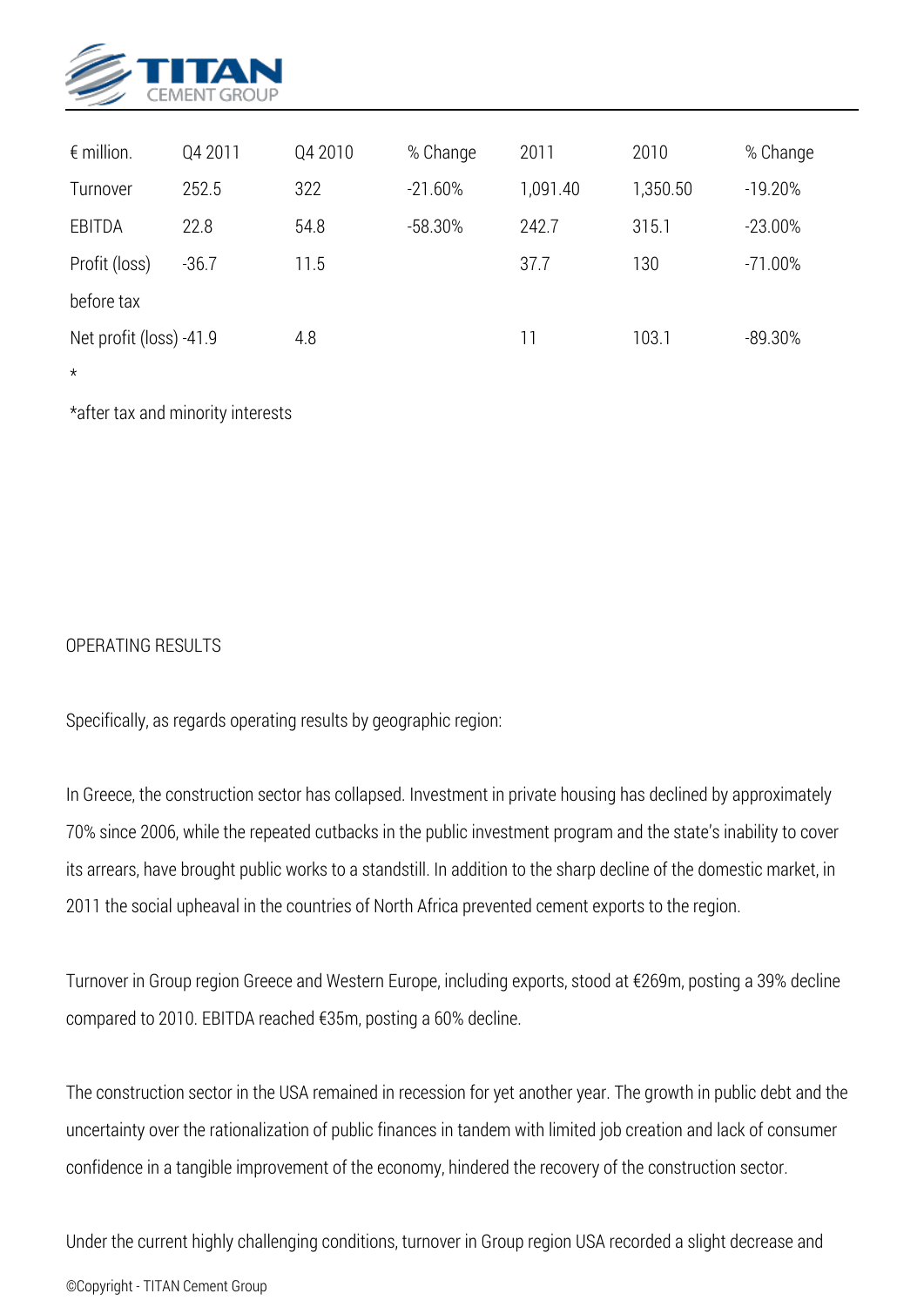

*stood at €304m, while EBITDA recorded a €6m loss.*

*In Southeastern Europe, the recovery in the region's economies began to have a positive impact on construction activity. Cement sales volumes posted a slight increase but the growth in competitive pressure and the increase in fuel prices capped profit margins in the region. Turnover increased by 2% reaching €241m. EBITDA declined by 1% to €86m.*

*In Egypt, political uncertainty and social upheaval affected the country's economy including the construction sector. In addition to the decline in domestic demand, the commissioning of new cement production capacities affected market prices and raised supply levels above those of current demand. In contrast, the growth of the Turkish economy has led to higher demand in the construction sector as well. In total, turnover in Group region Eastern Mediterranean contracted by 23% to €278m, a decline partly attributable to the appreciation of the Euro against the Egyptian Pound and Turkish Lira. EBITDA declined by 7% to €128m, despite the inclusion of €26m relating to the refund of the clay tax fee in Egypt.*

*In keeping with the Group's continuous efforts at cost containment, administrative, operating and selling expenses declined by 6% in 2011 compared to the previous year and stood at €122m.*

*Aiming at further curtailing fixed costs, the Group adopted a two-year restructuring plan in the course of 2011 which, it is estimated, will accrue €26m in fixed cost savings annually. The cost of implementing this plan affected EBITDA for the year by €12m.*

*Financial expenses increased by 6% compared to the previous year, reaching €66m mainly due to the increase in interest rates and expenses incurred in obtaining new credit facilities. In the course of 2011, the Group refinanced its existing syndicated credit facility maturing in April 2012 with two new four-year syndicated credit facilities maturing in 2015. As at year-end 2011, the ratio of the Group's committed long term unutilized facilities and cash over short term debt stood at 3.2 times.*

*Titan's focus on the strict prioritization of investments and the containment of working capital contributed to the generation of €206m of free cash flow from operating activities in 2011. As a result, Group net debt was further*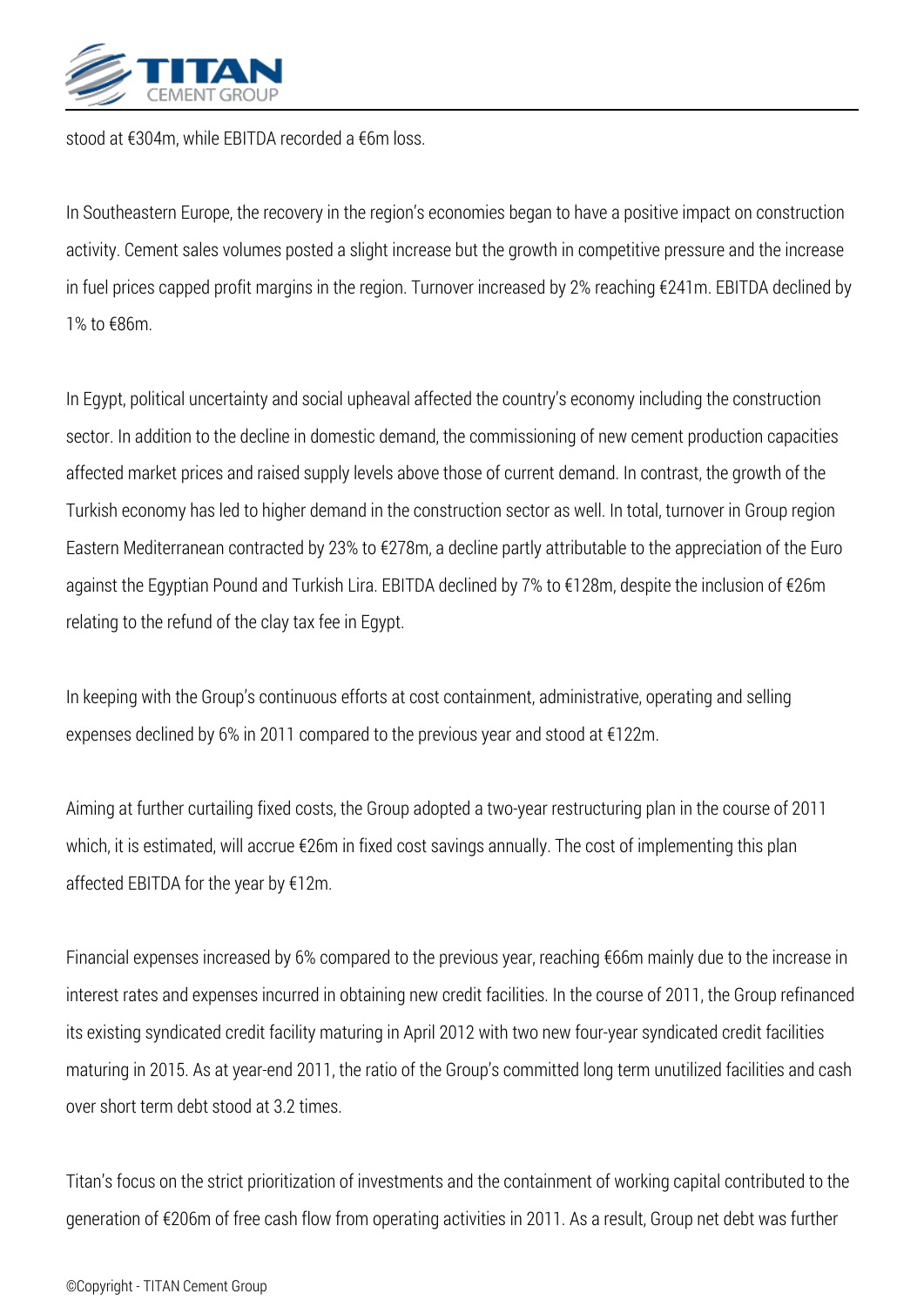

*reduced by €69m in 2011 and stood at €708m at the end of the year. In the last three years, the Group's net debt has been reduced by a total of €406m.*

*INVESTMENTS – DISPOSALS*

*In the course of 2011, Titan's Group capital expenditure was further curtailed following the completion of major investments undertaken in Egypt and Albania. Consequently capital expenditure, excluding acquisitions, stood at €58m a decrease of 33% compared to 2010.*

*In February 2011, the Group's tableware subsidiary Ionia S.A. entered into an agreement with Yalco S.D. Constantinou & Son S.A. for the transfer of the Ionia trade name, as well as the sale of certain merchandise and other fixed assets. Subsequently, the company was dissolved and its liquidation was completed in the course of 2011.*

## *SIGINIFACT EVENTS POST 31/12/2011*

*There have seen no reportable events post 31st December, 2011, which may be deemed to alter the financial state of the Company and the Group.*

## *PROSPECTS FOR 2012*

*In Greece, there is no visibility at this time on either a reversal of the downward trend in private construction or the much anticipated restarting of infrastructure works. Demand for the Group's products will record a further considerable decline in 2012. It is estimated that consumption will be approximately a quarter of the levels witnessed five years ago. The continuing operation of the country's installed surplus cement production capacity is predicated on higher export volumes.*

*In the USA, the Portland Cement Association expect cement consumption to increase by a mere 1.3% in 2012, from the depressed levels of recent years. However, there is increasing optimism that the market may be beginning to recover.*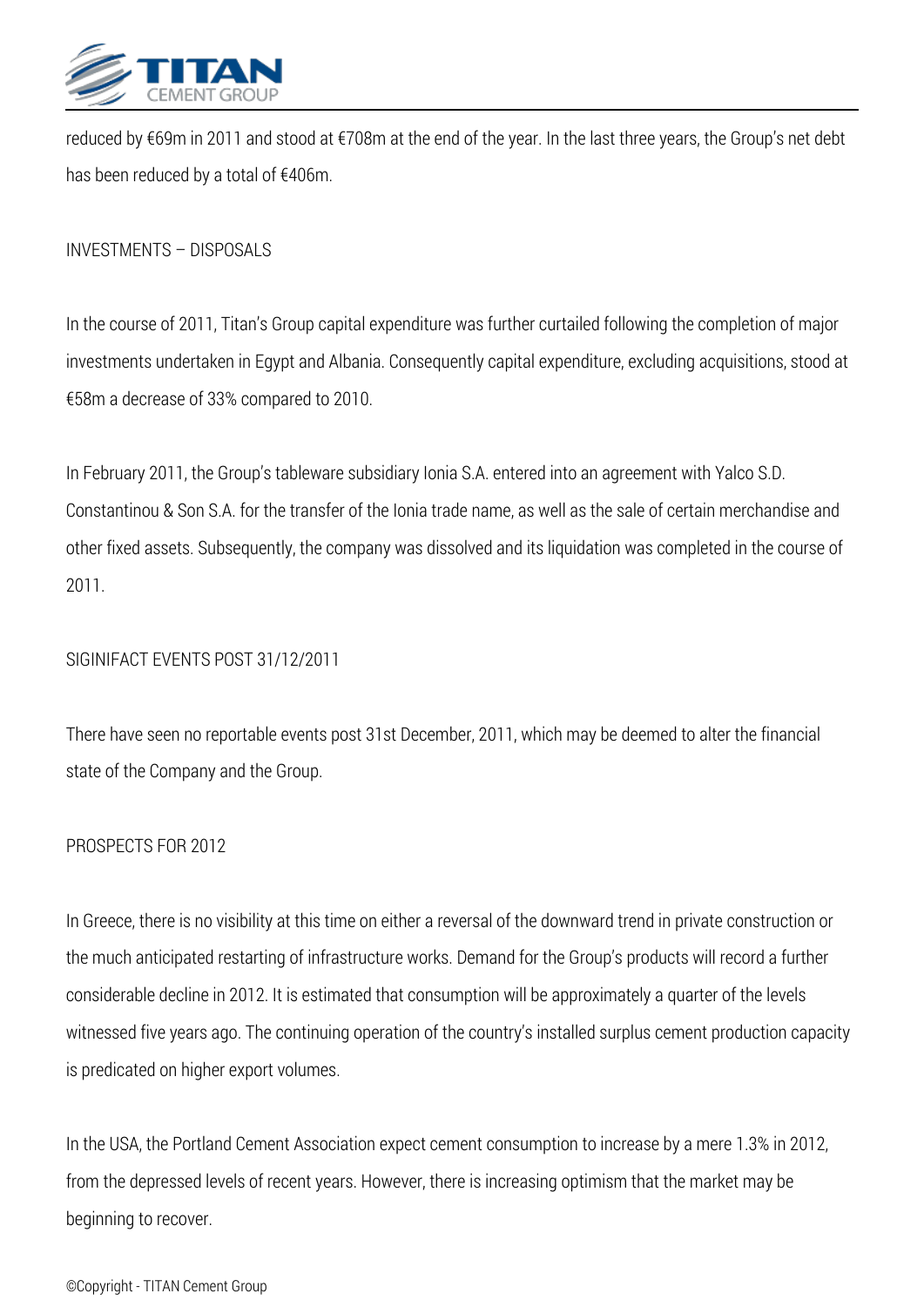

*In Southeastern Europe, economic growth is expected to gradually translate into increased cement consumption.*

*In Turkey, construction activity is expected to continue growing in 2012, albeit at a lower pace. In Egypt, despite the transition which the country is going through politically, the social unrest and the economic uncertainty, expectations for cement demand remain guardedly optimistic.*

*In this context, the Group continues to focus its efforts on the strengthening of its financial fundamentals and the containment of costs. The two-year reorganization plan underway is expected to yield material benefits in reducing operating expenses, as will the continuous effort to further improve energy efficiency and increase the rate of alternative fuel substitution.*

*Despite the economic challenges, Titan remains focused on achieving the long-term strategic goals set and commitments undertaken in the context of the worldwide initiative on sustainable development in the cement industry, CSI (Cement Sustainability Initiative).*

## *PARENT COMPANY FINANCIAL RESULTS*

*Turnover at Titan Cement Company S.A. in 2011, stood at €217m, a decrease of 41% compared to 2010, while EBITDA reached €41m, posting a 53% decline, reflecting the collapse of building and construction activity in the domestic market. The Company posted a €13m net loss for the year. It should be noted that the Company's results include €0.3m which is the balance between the tax charge of €2.3m resulting from the statutory tax audit for fiscal years 2008 and 2009 and the provision made by the Company for the said tax charge.*

*The Board of Directors of Titan Cement Company S.A. taking into account the losses recorded by the parent Company and the outlook for 2012, unanimously decided to recommend to the Annual General Meeting of Shareholders, scheduled for 31st May 2012, that no dividend be distributed for the year 2011. This interrupts a 58-year run of continuous dividend payouts between 1953 and 2010.*

*TITAN is an independent cement and building materials producer with over 100 years of industry experience. Based in Greece, the Group owns cement plants in 9 countries and is organized in four geographic segments:*